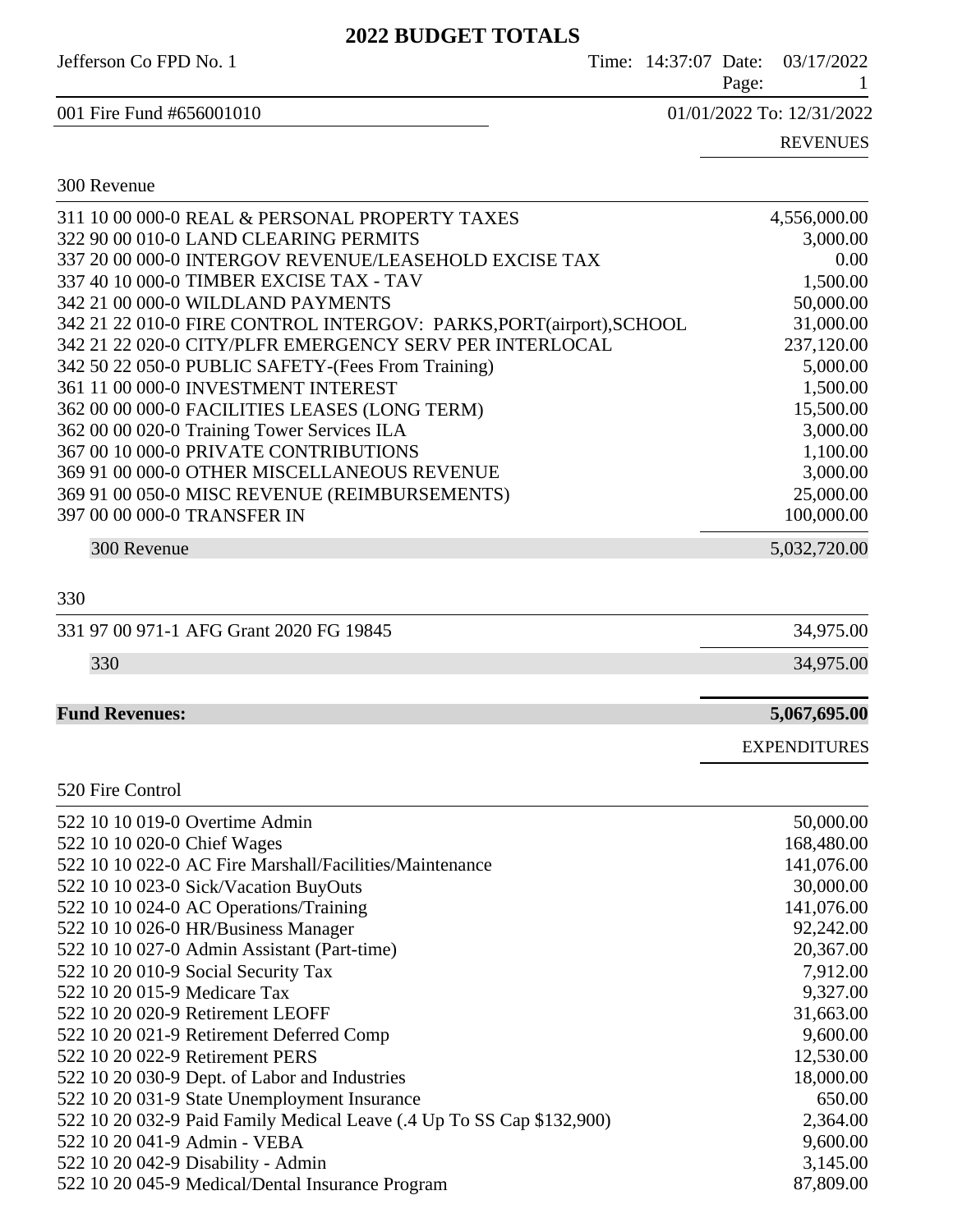Jefferson Co FPD No. 1 Time: 14:37:07 Date: 03/17/2022

Page: 2

001 Fire Fund #656001010 01/01/2022 To: 12/31/2022

EXPENDITURES

### 520 Fire Control

| 522 10 20 070-9 Uniforms (Admin)                                      | 4,000.00     |
|-----------------------------------------------------------------------|--------------|
| 522 10 20 999-9 PAYROLL CLEARING                                      | $0.00\,$     |
| 522 10 31 010-0 Office Supplies                                       | 12,000.00    |
| 522 10 35 010-0 Small Tools/Minor Equipment                           | 20,000.00    |
| 522 10 41 000-0 Professional Services - Misc                          | 15,000.00    |
| 522 10 41 005-0 Prof Serv - Legal                                     | 15,000.00    |
| 522 10 41 010-0 Prof Serv - Acct/Payroll Program BIAS                 | 4,000.00     |
| 522 10 41 015-0 Prof Serv - Medical/Backgrounds                       | 12,000.00    |
| 522 10 41 016-0 Prof Serv - Medical (Annual Audiology)                | 22,300.00    |
| 522 10 41 017-0 Prof Serv - SOC And SP (Citygate)                     | 78,414.00    |
| 522 10 41 030-0 Prof Serv - IT Services (OESD)                        | 27,500.00    |
| 522 10 41 060-0 Prof Serv - State Audit                               | 11,000.00    |
| 522 10 41 070-0 Prof Serv - Hose/Ladder Testing                       | 13,200.00    |
| 522 10 41 080-0 Prof Serv - ER.Com/ESO                                | 21,000.00    |
| 522 10 41 090-0 Prof Serv - IT Not OESD                               | 25,000.00    |
| 522 10 41 091-0 Prof Serv - Sched Software (CrewSense/Digital Dash)   | 11,500.00    |
| 522 10 42 010-0 Communications - Land Lines                           | 2,300.00     |
| 522 10 42 020-0 Communications - Cell, Data Cards                     | 22,000.00    |
| 522 10 42 030-0 SNET                                                  | 8,400.00     |
| 522 10 42 045-0 Communications - WAVE, Internet                       | 36,263.00    |
| 522 10 42 060-0 Communications - Postage                              | 1,100.00     |
| 522 10 43 010-0 Travel - Admin (lodging, mil/meals/perdiem)           | 8,000.00     |
| 522 10 44 010-0 Advertising                                           | 4,000.00     |
| 522 10 45 010-0 Rentals, Leases (Equipment)                           | 2,200.00     |
| 522 10 46 010-0 Insurance - Commercial/Auto                           | 69,527.00    |
| 522 10 49 002-0 Miscellaneous                                         | 2,200.00     |
| 522 10 49 010-0 Misc - Dues, Subscrip/Membership                      | 6,000.00     |
| 522 10 49 040-0 Misc Donated Funds Purchase                           | 500.00       |
| 210 Administrative                                                    | 1,290,245.00 |
| 522 11 10 010-0 Commissioners Pay                                     | 16,000.00    |
| 522 11 10 015-0 Finance Manager/District Secretary WAges              | 92,242.00    |
| 522 11 20 010-9 Social Security Tax                                   | 5,719.00     |
| 522 11 20 015-9 Medicare Tax                                          | 1,570.00     |
| 522 11 20 021-9 Retirement - DCP                                      | 4,300.00     |
| 522 11 20 022-9 Retirement - PERS                                     | 9,455.00     |
| 522 11 20 025-9 Disability                                            | 725.00       |
| 522 11 20 030-9 Dept. of Labor & Industries                           | 362.00       |
| 522 11 20 031-9 State Unemployment Insurance                          | 130.00       |
| 522 11 20 032-9 Paid Family Medical Leave (.4 Up To SS Cap \$132,900) | 157.00       |
| 522 11 20 041-9 Legislative - VEBA                                    | 2,400.00     |
| 522 11 20 045-9 Medical/Dental Insurance Program                      | 17,596.00    |
| 522 11 40 000-0 Election Costs                                        | 30,000.00    |
| 522 11 43 010-0 Travel                                                | 3,000.00     |
| 522 11 49 020-0 Banquet/Employee Recognition                          | 5,000.00     |
|                                                                       |              |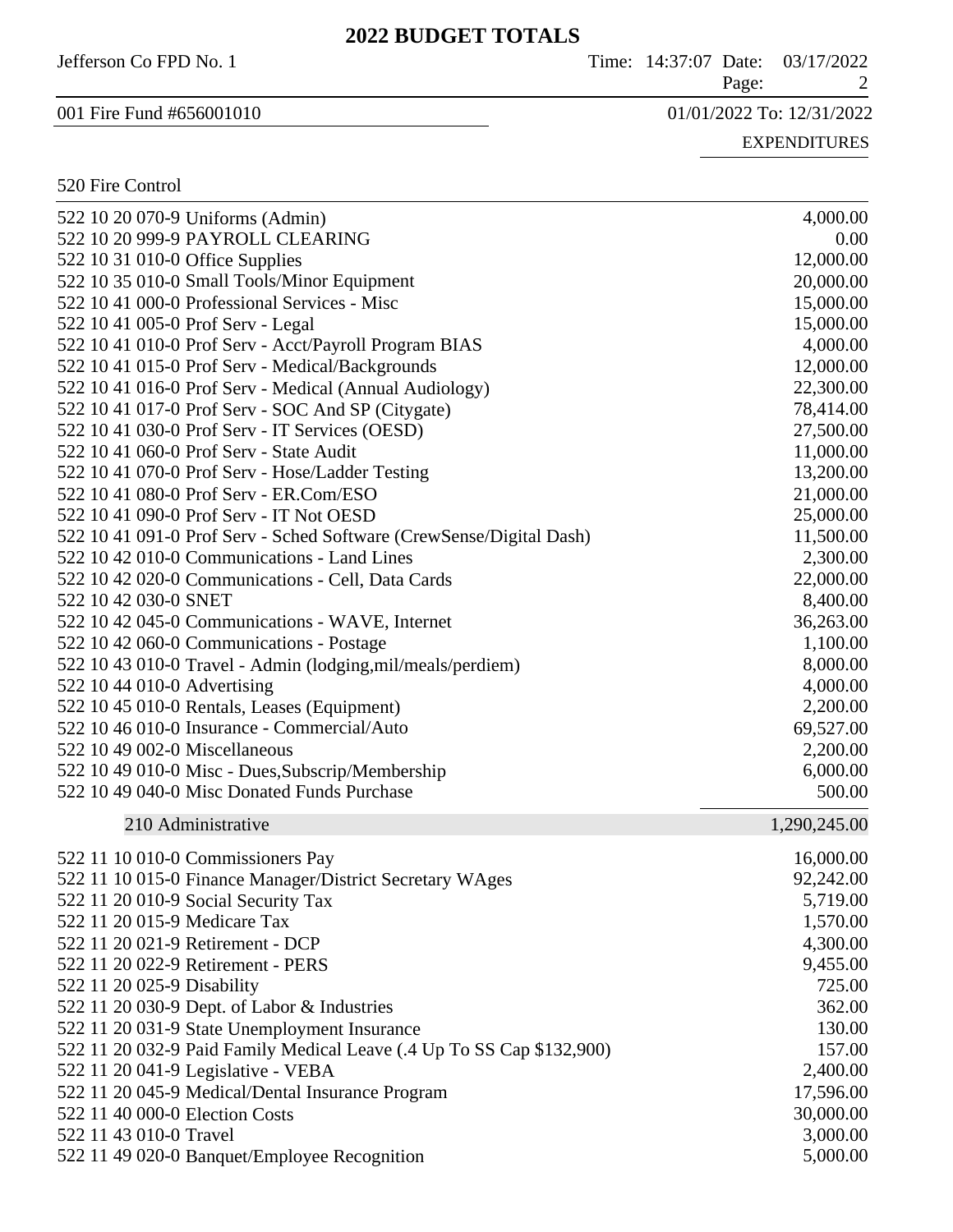| Jefferson Co FPD No. 1   | Time: 14:37:07 Date: 03/17/2022 |
|--------------------------|---------------------------------|
|                          | Page:                           |
| 001 Fire Fund #656001010 | 01/01/2022 To: 12/31/2022       |
|                          | <b>EXPENDITURES</b>             |
| 520 Fire Control         |                                 |

| 211 Legislative                                                       | 188,656.00   |
|-----------------------------------------------------------------------|--------------|
| 522 20 10 000-0 FF/EMT (40%)                                          | 1,412,128.00 |
| 522 20 10 019-0 Overtime (40%)                                        | 204,500.00   |
| 522 20 10 020-0 Overtime Fire Academy                                 | 54,000.00    |
| 522 20 10 023-0 Vac/Sick Buy Outs                                     | 53,800.00    |
| 522 20 11 000-0 Vol Points/Reimbursement                              | 9,800.00     |
| 522 20 15 000-0 Resident Program (40/60) (7 Residents)                | 43,200.00    |
| 522 20 20 010-9 Social Security Tax                                   | 3,286.00     |
| 522 20 20 015-9 Medicare Tax                                          | 24,990.00    |
| 522 20 20 020-9 Retirement LEOFF                                      | 77,203.00    |
| 522 20 20 021-9 Retirement Deferred Comp                              | 50,000.00    |
| 522 20 20 023-9 Retirement MERP 40%                                   | 15,120.00    |
| 522 20 20 030-9 Dept. of Labor and Industries                         | 84,000.00    |
| 522 20 20 031-9 State Unemployment Insurance                          | 2,131.00     |
| 522 20 20 032-0 Paid Family Medical Leave (.4 Up To SS Cap \$132,900) | 2,015.00     |
| 522 20 20 045-9 Medical/Dental Insurance Prog (60%)!!                 | 439,372.00   |
| 522 20 20 050-9 Board of Vol Firefighters (Ins & Pension Fees)        | 3,700.00     |
| 522 20 20 060-9 Protective Clothing / Bunkers                         | 95,000.00    |
| 522 20 20 065-0 Uniform Prot Cloth/Gloves, flashlight, hood Etc       | 12,067.00    |
| 522 20 20 070-9 Uniform Allowance                                     | 32,000.00    |
| 522 20 20 075-9 Uniforms-Volunteers/Other                             | 12,000.00    |
| 522 20 20 080-9 Fournier/Provident/Magellen                           | 10,905.00    |
| 522 20 31 020-0 Operating Supplies                                    | 20,000.00    |
| 522 20 31 030-0 SCBA Supplies/Repairs                                 | 184,257.00   |
| 522 20 32 010-0 Fuel                                                  | 70,000.00    |
| 522 20 32 015-0 Fuel - Marine Program                                 | 4,500.00     |
| 522 20 32 020-0 Fuel - Agreement Transit                              | 2,500.00     |
| 522 20 35 000-0 Small Tools Minor Equipment Wildland Grant            | 4,000.00     |
| 522 20 35 005-0 Wildland/DNR (non Grant)                              | 1,000.00     |
| 522 20 35 010-0 Sm Tools/Minor Equip (nozzles, Etc)                   | 90,000.00    |
| 522 20 35 030-0 MARINE Program Equipment                              | 2,000.00     |
| 522 20 35 050-0 Tech Rescue Equipment                                 | 500.00       |
| 522 20 41 010-0 Dispatch Fees (40%)                                   | 72,277.00    |
| 522 20 41 020-0 Crew Force Application                                | 17,965.00    |
| 522 20 41 060-0 Prof Services - Wellness Program                      | 2,000.00     |
| 522 20 42 010-0 Radio - Purchase/Repair                               | 35,000.00    |
| 522 20 43 050-0 Travel (Career And Vol)                               | 12,000.00    |
| 220 Suppression                                                       | 3,159,216.00 |
| 522 30 31 010-0 PES - Operating Supplies                              | 4,500.00     |
| 522 30 31 050-0 PREV / INV - Operating Supplies                       | 6,500.00     |
| 522 30 35 020-0 PES- Small Tools Minor Equipment                      | 1,000.00     |
| 522 30 35 060-0 PREV / INV - Small Tools Minor Equipment              | 1,000.00     |
| 522 30 41 010-0 PR Outsource/150th Celebration                        | 24,500.00    |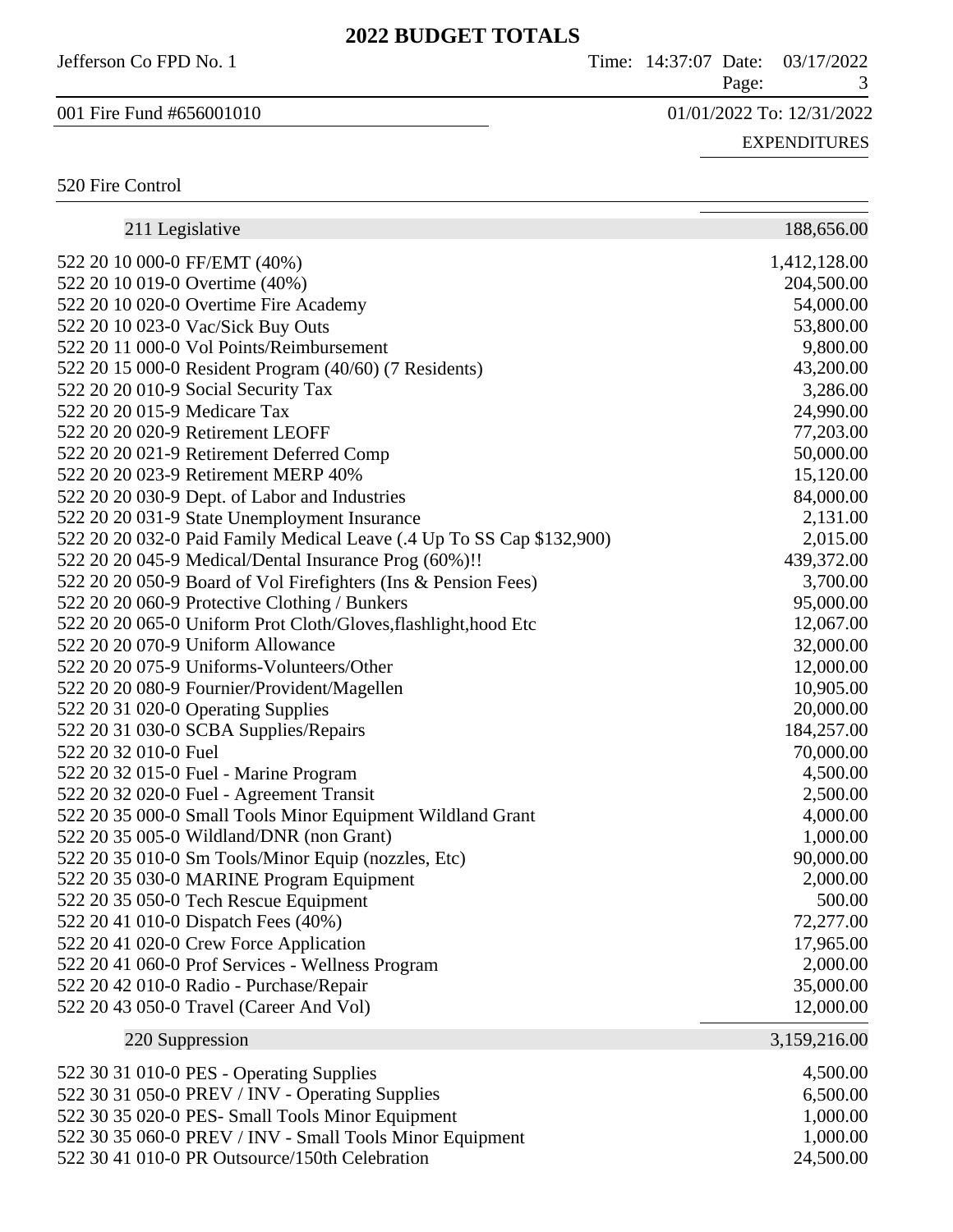Jefferson Co FPD No. 1 Time: 14:37:07 Date: 03/17/2022 Page: 4 001 Fire Fund #656001010 01/01/2022 To: 12/31/2022 EXPENDITURES 520 Fire Control  $\sim$ 

| 230 Prevention                                                       | 37,500.00  |
|----------------------------------------------------------------------|------------|
| 522 45 31 010-0 Training Office Supplies                             | 600.00     |
| 522 45 31 020-0 Training Supplies                                    | 8,500.00   |
| 522 45 35 010-0 Training Equipment ST/ME                             | 4,500.00   |
| 522 45 40 000-0 Repairs & Maintenance                                | 2,000.00   |
| 522 45 40 001-0 Training Admin (classes)                             | 10,000.00  |
| 522 45 40 002-0 Training Tower Repairs/Maint From Member Fees        | 4,500.00   |
| 522 45 40 010-0 Training Registrations Career (Conferences)          | 63,400.00  |
| 522 45 40 011-0 Training Legislative                                 | 3,000.00   |
| 522 45 40 020-0 Resident Recruit School                              | 14,250.00  |
| 522 45 40 031-0 PES - Training/Conference/Seminar                    | 250.00     |
| 522 45 40 035-0 PREV - Training Conf/Seminar                         | 500.00     |
| 522 45 40 050-0 Training Classes - Career                            | 3,500.00   |
| 522 45 40 060-0 Training Registrations - Volunteer                   | 2,000.00   |
| 522 45 40 070-0 Target Solutions (Cont. Education Online, Blue Card) | 17,000.00  |
| 522 45 41 010-0 Professional Services (Trainers)                     | 19,000.00  |
| 522 45 43 003-1 PES/PIO Travel                                       | 250.00     |
| 522 45 43 010-0 Travel - General Business                            | 2,000.00   |
| 522 45 43 035-0 Prev Travel                                          | 1,000.00   |
| 522 45 43 045-0 Vol Academy - Meals                                  | 600.00     |
| 522 45 49 010-0 Training Dues, Subscript/Membership                  | 500.00     |
| 522 45 49 020-0 Miscellaneous                                        | 1,500.00   |
|                                                                      |            |
| 245 Training                                                         | 158,850.00 |
|                                                                      |            |
| 522 50 31 010-0 Bldg / Cleaning Supplies                             | 4,000.00   |
| 522 50 31 020-0 Bldg Maint Supplies (Supplies/Material Only)         | 23,524.00  |
| 522 50 45 000-0 Harrison Prop (12.84% County Excise Tax)             | 1,600.00   |
| 522 50 45 010-0 Rents/Leases                                         | 27,000.00  |
| 522 50 47 010-0 Utilities - Electric                                 | 41,000.00  |
| 522 50 47 020-0 Utilities - Water/Sewer                              | 10,000.00  |
| 522 50 47 030-0 Utilities - Garbage                                  | 11,000.00  |
| 522 50 47 040-0 Utilities - Heating Oil                              | 5,000.00   |
| 522 50 47 050-0 Utilities - Propane                                  | 11,000.00  |
| 522 50 48 010-0 Facilities - REPAIR / MAINT Contracts (no Supplies)  | 147,300.00 |
| 250 Facilities                                                       | 281,424.00 |
| 522 60 48 010-0 Equipment - Contracted Repairs & Maint               | 5,000.00   |
| 522 60 48 020-0 NKFR Vehicle R/M Contracted                          | 62,563.00  |
| 522 60 48 030-0 Vehicle Rep/Other                                    | 88,600.00  |
| 522 60 48 060-0 Marine Repair/Maintenance (Volunteer)                | 2,000.00   |
| 522 60 48 065-0 Marine Rep/Maint - Guardian                          | 5,000.00   |
| 522 60 48 070-0 Vehicle Repair/Maint -Wild Land Use                  | 3,500.00   |
| 522 60 49 000-0 Dues, Subscriptions, Memberships                     | 300.00     |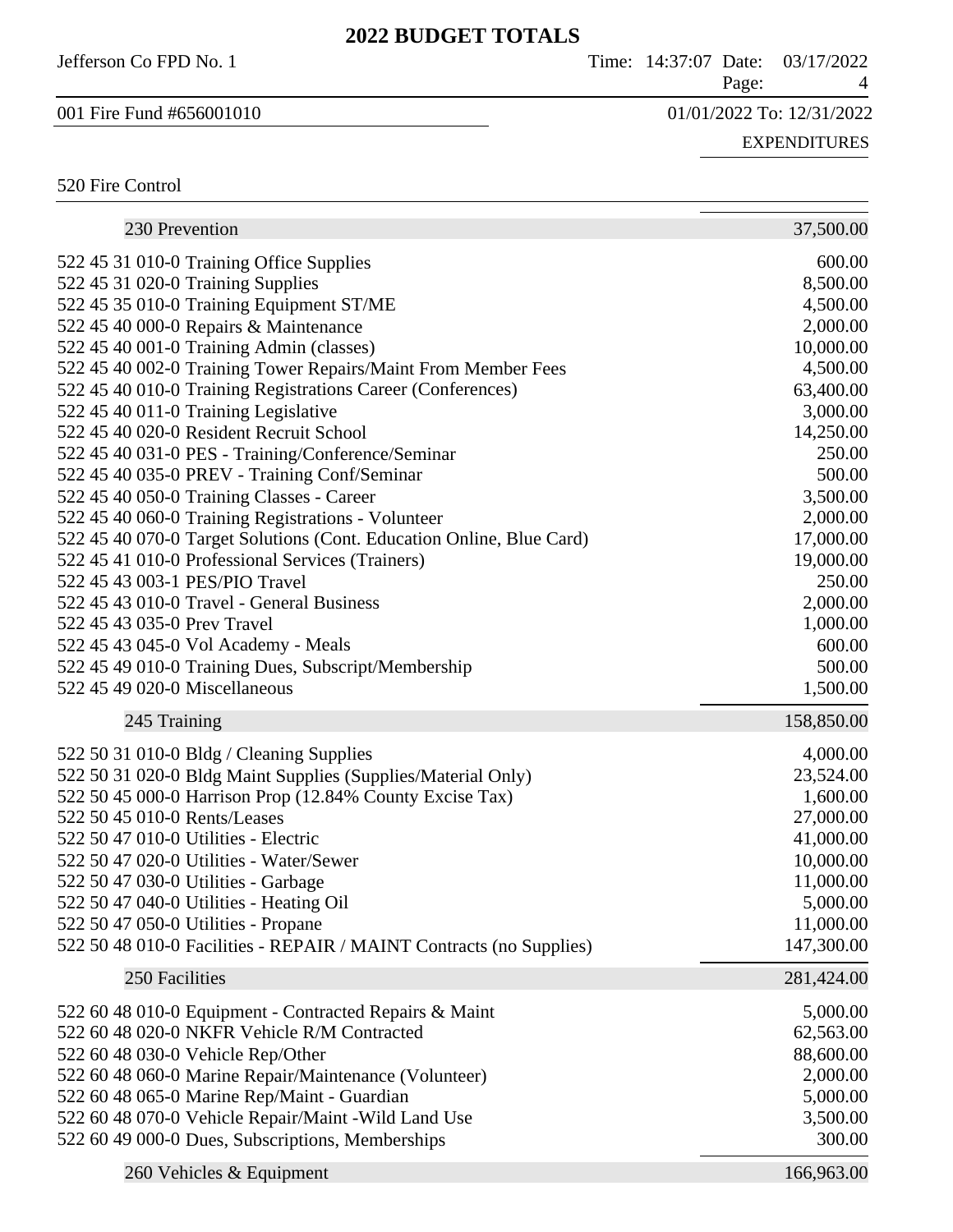| Jefferson Co FPD No. 1                                   | Time: 14:37:07 Date:<br>Page: | 03/17/2022<br>5           |
|----------------------------------------------------------|-------------------------------|---------------------------|
| 001 Fire Fund #656001010                                 |                               | 01/01/2022 To: 12/31/2022 |
|                                                          |                               | <b>EXPENDITURES</b>       |
| 520 Fire Control                                         |                               |                           |
| 520 Fire Control                                         |                               | 5,282,854.00              |
| 590 Debt, Capital & Transfers                            |                               |                           |
| 594 22 62 060-0 Training Tower - Station 1-5             |                               | 80,000.00                 |
| 594 22 62 062-0 Station 12                               |                               | 200,000.00                |
| 594 22 64 010-0 Machinery and Equipment                  |                               | 14,000.00                 |
| 594 22 64 015-0 Staff/Chief/BC2/BC3 Vehicles             |                               | 266,000.00                |
| 597 22 71 201-9 Transfer From Gen To 2019 Bond Principal |                               | 295,000.00                |
| 597 22 81 201-9 Trans From Gen To 2019 Bond Interest     |                               | 59,615.00                 |
| 590 Debt, Capital & Transfers                            |                               | 914,615.00                |
| <b>Fund Expenditures:</b>                                |                               | 6,197,469.00              |
| <b>Excess/Deficit:</b>                                   |                               | (1,129,774.00)            |